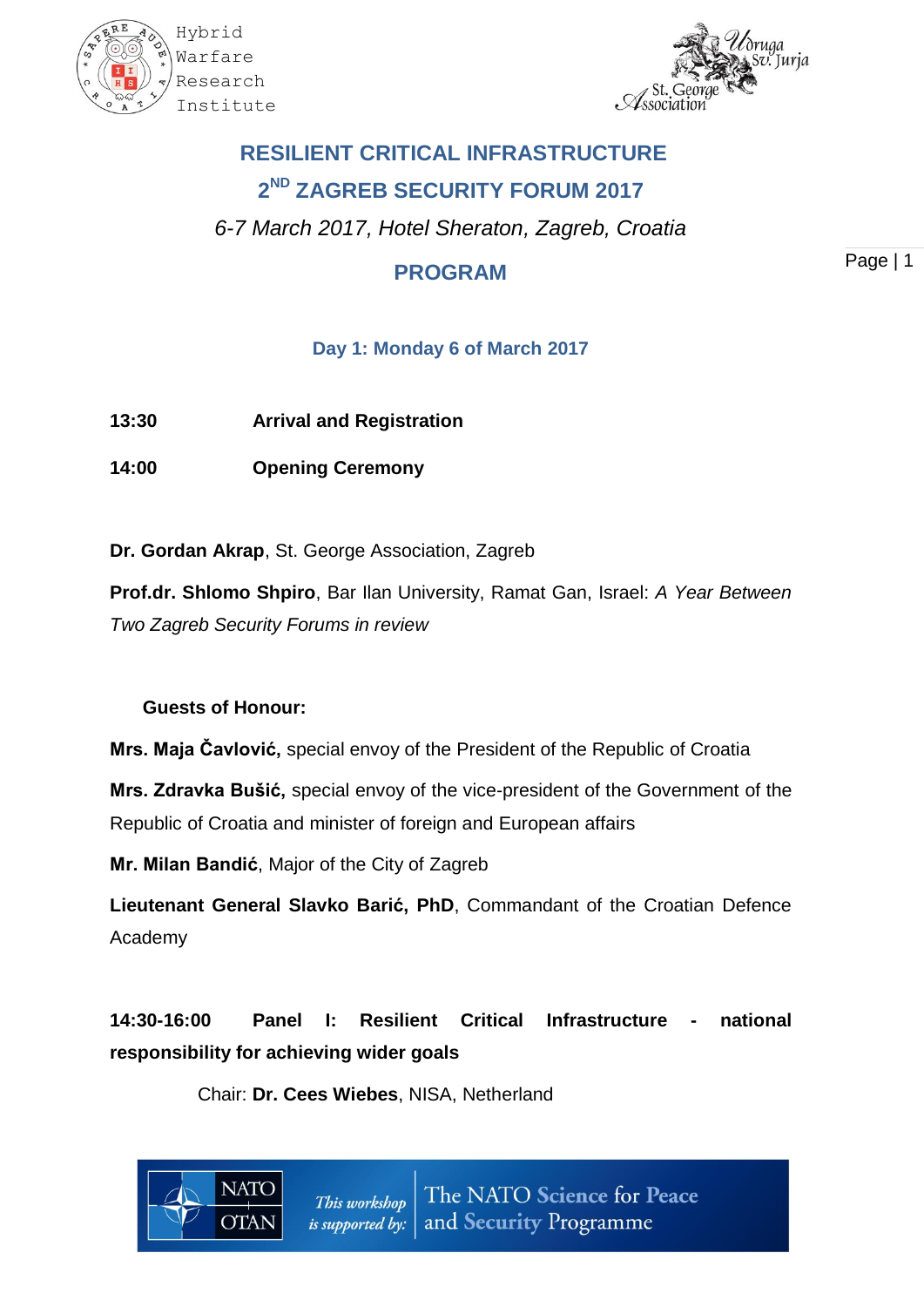



**Maja Čavlović,** office of the President of the Republic of Croatia, adviser for national security and defence: *Strategic overview of critical infrastructure and its significance for the Republic of Croatia*

**Aušra Semaškiene,** Ambassador-at-Large for economic security policy, MFA of Lithuania, Co-chair of NATO Industrial Resources and Communication Services (IRCS) planning group

Page | 2

**Senior Representative of National Coordinator for Security and Counterterrorism in Netherlands (NCTV):** *(Building) The Critical Infrastructure Between Expertise and Authority - Dutch Experiences with their Counterterrorism Alert System*

**16:00-16:30 Coffee Break**

## **16:30-18:00 Panel II: Prevention, emergency response and crisis management**

Chair: **Dr. John M. Nomikos**, Chairman, Research Institute for European and American Studies, Athens, Greece

**Prof.dr. Shlomo Shpiro,** Director - Intelligence Studies Program, Bar-Ilan University, Israel: *Intelligence and Early Warning for Critical Infrastructure Security* **Elad Gadot,** CORPOSEC, Austria: *Prevention Rather than Cure - Risk and Threat Mitigation*

**Dr. Laris Gaiser,** ITSTIME, Italy/Slovenia: *Resilient Critical Infrastructure and Economic Intelligence in Cyber Domain*

**19:30 - Reception for Conference participants Dverce Palace, Katarinin trg 6**

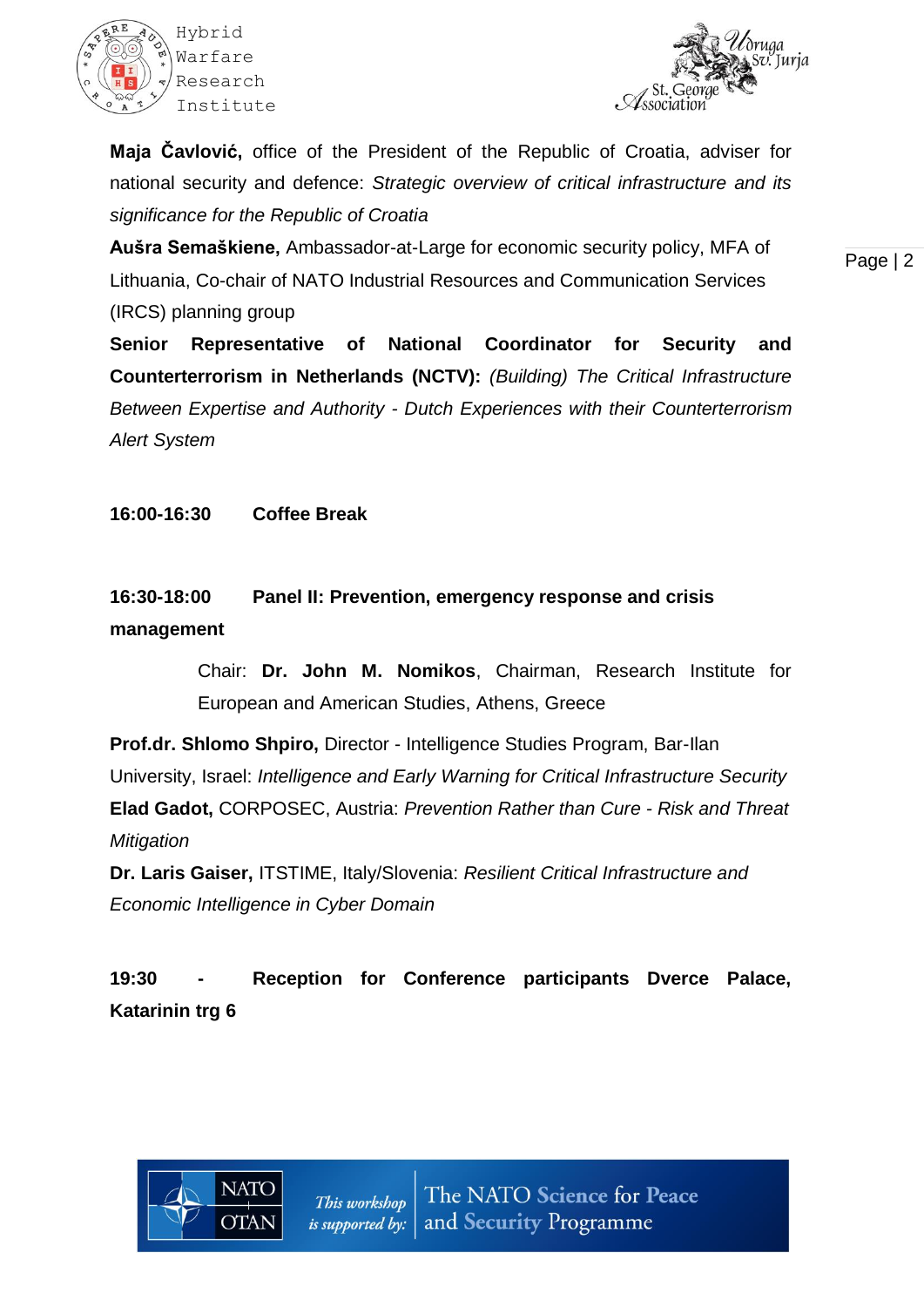



#### **Day 2: Tuesday, 7th of March 2017**

#### **09:00-11:00 Panel III: Information and communication infrastructure challenges and opportunities in cyberspace**

Page | 3 Chair: Commander **Michael Widmann**, Staff Officer in the Strategy Branch of the NATO Cooperative Cyber Defence Centre of Excellence (NATO CCD COE)

**Gen (ret) Yair Cohen,**TSG IT, Israel: *Cyberspace - a new medium of warfare, defence and global cooperation*

**Prof.dr. Darko Trifunovic,** Fakultet bezbednosti, Srbija: *Cybersecurity - virtual space as an area for covert terrorist activities*

**General (res.) Ephraim Lapid, Dr.**, Bar-Ilan University, Israel: *OSINT, Cyber and energy infrastructure - challenges and opportunities*

**Hrvoje Sagrak, prof.dr. Slavko Vidović,** INFODOM, Zagreb, Croatia**:** *Cyberspace - source of advantages for smart networks.*

**11:00-11:30 Coffee Break**

**11:30-13:30 Panel IV: Water – strategic source of life, threats, and challenges** 

> Chair: **Dr. Damir Bekić,** Water Research Department, Faculty of Civil Engineering, University of Zagreb

**Dr. Hakam Al Alami,** advisor of HRH Prince El Hassan bin Talal on water and sanitation, Jordan: *Water as a security tool and regional cooperation*

**Prof.dr.Thomas Wegener Friis,** University of South Denmark: *Danish security at North Pole - water and changes in Arctic*

**Dr. Pavle Kalinić,** Office for Emergency Crisis Management, Zagreb: *Water management in the City of Zagreb*

**Prof. Dr. Marc Cools,** University of Gent: *Critical infrastructure protection: the Belgian approach towards water supplies*

#### **13.30-14.45 Lunch**